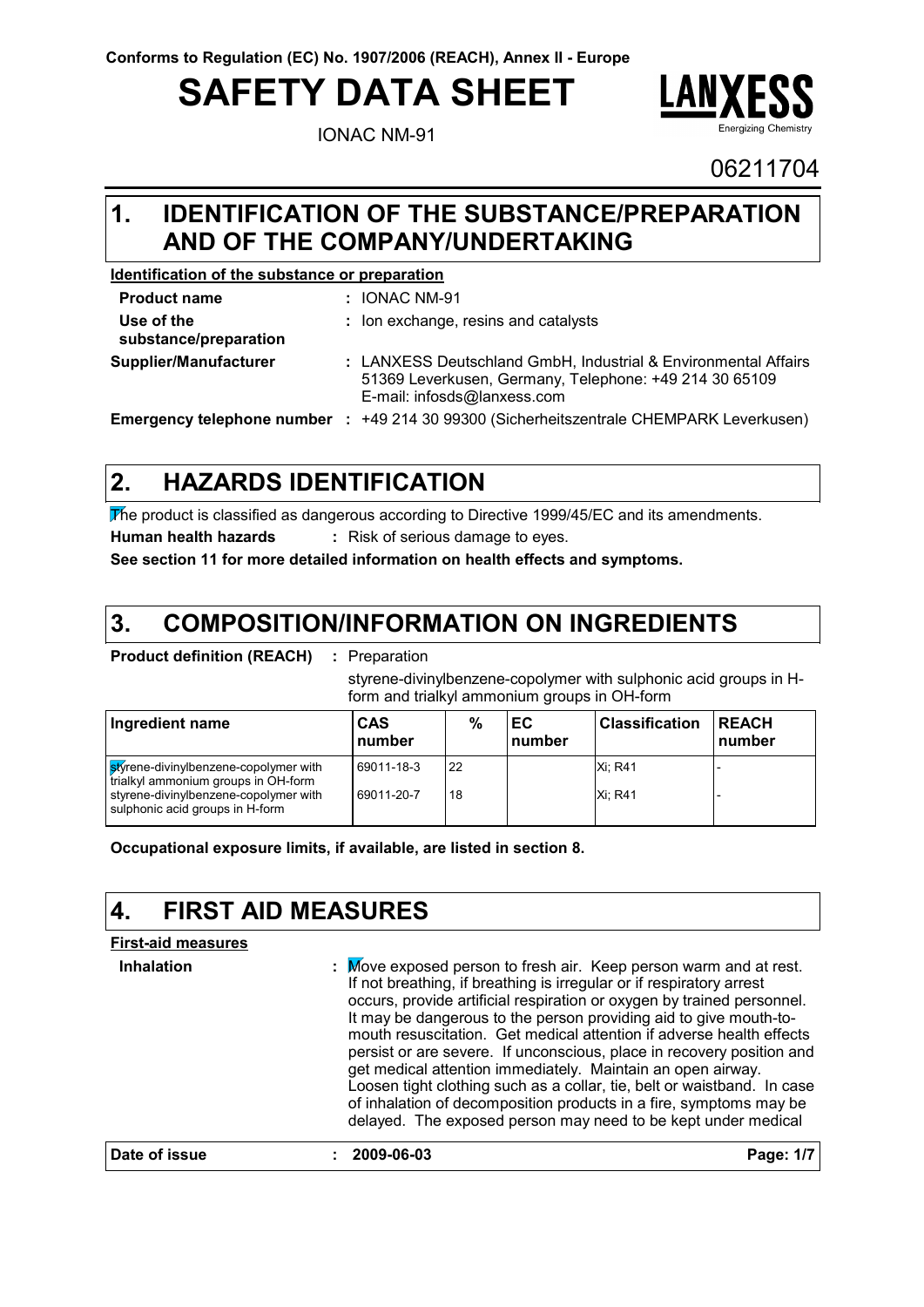surveillance for 48 hours.

| Ingestion           | : Wash out mouth with water. Move exposed person to fresh air.<br>Keep person warm and at rest. If material has been swallowed and<br>the exposed person is conscious, give small quantities of water to<br>drink. Stop if the exposed person feels sick as vomiting may be<br>dangerous. Do not induce vomiting unless directed to do so by<br>medical personnel. If vomiting occurs, the head should be kept low<br>so that vomit does not enter the lungs. Get medical attention if<br>adverse health effects persist or are severe. Never give anything by<br>mouth to an unconscious person. If unconscious, place in recovery<br>position and get medical attention immediately. Maintain an open<br>airway. Loosen tight clothing such as a collar, tie, belt or waistband. |
|---------------------|------------------------------------------------------------------------------------------------------------------------------------------------------------------------------------------------------------------------------------------------------------------------------------------------------------------------------------------------------------------------------------------------------------------------------------------------------------------------------------------------------------------------------------------------------------------------------------------------------------------------------------------------------------------------------------------------------------------------------------------------------------------------------------|
| <b>Skin contact</b> | : Flush contaminated skin with plenty of water. Remove<br>contaminated clothing and shoes. Get medical attention if<br>symptoms occur. Wash clothing before reuse. Clean shoes<br>thoroughly before reuse.                                                                                                                                                                                                                                                                                                                                                                                                                                                                                                                                                                         |
| Eye contact         | : Get medical attention immediately. Immediately flush eyes with<br>plenty of water, occasionally lifting the upper and lower eyelids.<br>Check for and remove any contact lenses. Continue to rinse for at<br>least 10 minutes. Chemical burns must be treated promptly by a<br>physician.                                                                                                                                                                                                                                                                                                                                                                                                                                                                                        |

**See section 11 for more detailed information on health effects and symptoms.**

# **5. FIRE-FIGHTING MEASURES**

| <b>Extinguishing media</b>                               |                                                                                                                                                                                                   |
|----------------------------------------------------------|---------------------------------------------------------------------------------------------------------------------------------------------------------------------------------------------------|
| <b>Suitable</b>                                          | : In case of fire, use water spray (fog), foam, dry chemical or $CO2$ .                                                                                                                           |
| Not suitable                                             | : None known.                                                                                                                                                                                     |
| Special exposure hazards                                 | : No specific fire or explosion hazard.                                                                                                                                                           |
|                                                          | Promptly isolate the scene by removing all persons from the vicinity<br>of the incident if there is a fire. No action shall be taken involving<br>any personal risk or without suitable training. |
| <b>Hazardous combustion</b><br>products                  | Decomposition products may include the following materials:<br>carbon oxides<br>nitrogen oxides                                                                                                   |
| <b>Special protective</b><br>equipment for fire-fighters | : Fire-fighters should wear appropriate protective equipment and self-<br>contained breathing apparatus (SCBA) with a full face-piece<br>operated in positive pressure mode.                      |

## **6. ACCIDENTAL RELEASE MEASURES**

| <b>Personal precautions</b> | : No action shall be taken involving any personal risk or without<br>suitable training. Keep unnecessary and unprotected personnel<br>from entering. Do not touch or walk through spilt material. Provide<br>adequate ventilation. Put on appropriate personal protective<br>equipment (see section 8). |           |  |
|-----------------------------|---------------------------------------------------------------------------------------------------------------------------------------------------------------------------------------------------------------------------------------------------------------------------------------------------------|-----------|--|
|                             | <b>Environmental precautions</b> : Avoid dispersal of spilt material and runoff and contact with soil,<br>waterways, drains and sewers. Inform the relevant authorities if the<br>product has caused environmental pollution (sewers, waterways, soil<br>or air).                                       |           |  |
| Date of issue               | 2009-06-03                                                                                                                                                                                                                                                                                              | Page: 2/7 |  |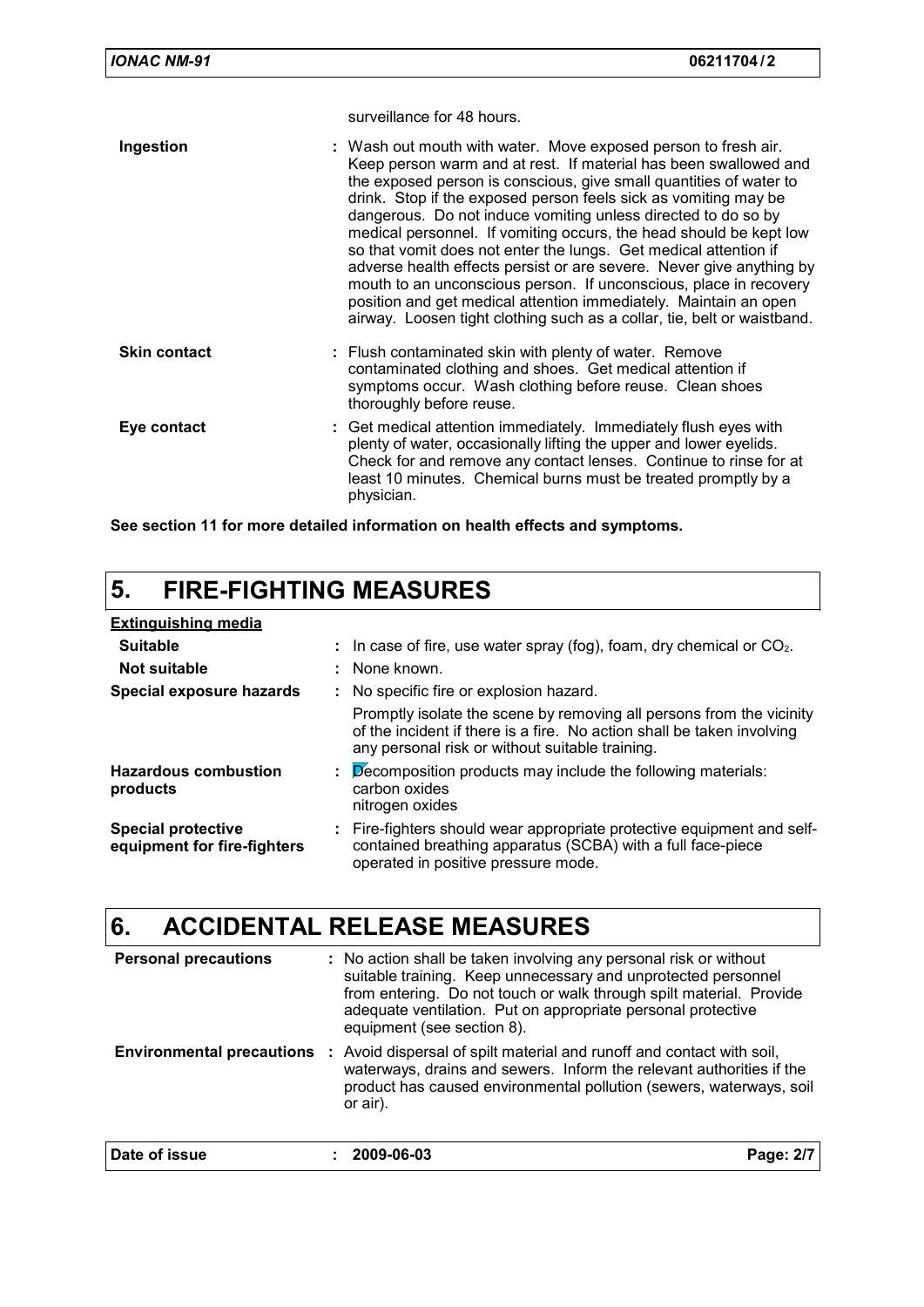| <b>IONAC NM-91</b> | 06211704/2                                                                                                                                                                                                                                                                                                                                              |
|--------------------|---------------------------------------------------------------------------------------------------------------------------------------------------------------------------------------------------------------------------------------------------------------------------------------------------------------------------------------------------------|
| Large spill        | : Move containers from spill area. Prevent entry into sewers, water<br>courses, basements or confined areas. Vacuum or sweep up<br>material and place in a designated, labelled waste container.<br>Dispose of via a licensed waste disposal contractor. Note: see<br>section 1 for emergency contact information and section 13 for<br>waste disposal. |
| <b>Small spill</b> | : Move containers from spill area. Vacuum or sweep up material and<br>place in a designated, labelled waste container. Dispose of via a<br>licensed waste disposal contractor.                                                                                                                                                                          |

# **7. HANDLING AND STORAGE**

| <b>Handling</b>            | : Put on appropriate personal protective equipment (see section 8).<br>Eating, drinking and smoking should be prohibited in areas where<br>this material is handled, stored and processed. Workers should<br>wash hands and face before eating, drinking and smoking. Do not<br>get in eyes or on skin or clothing. Do not ingest. Keep in the original<br>container or an approved alternative made from a compatible<br>material, kept tightly closed when not in use. Empty containers<br>retain product residue and can be hazardous.                                                               |
|----------------------------|---------------------------------------------------------------------------------------------------------------------------------------------------------------------------------------------------------------------------------------------------------------------------------------------------------------------------------------------------------------------------------------------------------------------------------------------------------------------------------------------------------------------------------------------------------------------------------------------------------|
| <b>Storage</b>             | : Store between the following temperatures: -20 to $40^{\circ}$ C (-4 to<br>104°F). Store in accordance with local regulations. Store in original<br>container protected from direct sunlight in a dry, cool and well-<br>ventilated area, away from incompatible materials (see section 10)<br>and food and drink. Keep container tightly closed and sealed until<br>ready for use. Containers that have been opened must be carefully<br>resealed and kept upright to prevent leakage. Do not store in<br>unlabelled containers. Use appropriate containment to avoid<br>environmental contamination. |
| <b>Packaging materials</b> |                                                                                                                                                                                                                                                                                                                                                                                                                                                                                                                                                                                                         |
| <b>Recommended</b>         | : Use original container.                                                                                                                                                                                                                                                                                                                                                                                                                                                                                                                                                                               |
| <b>Remarks</b>             | Take precautionary measures against electrostatic discharges. Do<br>not allow to dry out.                                                                                                                                                                                                                                                                                                                                                                                                                                                                                                               |

# **8. EXPOSURE CONTROLS/PERSONAL PROTECTION**

| <b>Exposure limit values</b>         | : Not available.                                                                                                                                                                                                                                                                                                                                                                                                                                                                                                                |           |
|--------------------------------------|---------------------------------------------------------------------------------------------------------------------------------------------------------------------------------------------------------------------------------------------------------------------------------------------------------------------------------------------------------------------------------------------------------------------------------------------------------------------------------------------------------------------------------|-----------|
| Recommended monitoring<br>procedures | : If this product contains ingredients with exposure limits, personal,<br>workplace atmosphere or biological monitoring may be required to<br>determine the effectiveness of the ventilation or other control<br>measures and/or the necessity to use respiratory protective<br>equipment. Reference should be made to European Standard EN<br>689 for methods for the assessment of exposure by inhalation to<br>chemical agents and national guidance documents for methods for<br>the determination of hazardous substances. |           |
| <u>Risk management measures</u>      |                                                                                                                                                                                                                                                                                                                                                                                                                                                                                                                                 |           |
| Occupational exposure controls       |                                                                                                                                                                                                                                                                                                                                                                                                                                                                                                                                 |           |
| <b>Technical measures</b>            | : If this product contains ingredients with exposure limits, use process<br>enclosures, local exhaust ventilation or other engineering controls to<br>keep worker exposure below any recommended or statutory limits.                                                                                                                                                                                                                                                                                                           |           |
| <b>Personal protection measures</b>  |                                                                                                                                                                                                                                                                                                                                                                                                                                                                                                                                 |           |
| Date of issue                        | 2009-06-03                                                                                                                                                                                                                                                                                                                                                                                                                                                                                                                      | Page: 3/7 |
|                                      |                                                                                                                                                                                                                                                                                                                                                                                                                                                                                                                                 |           |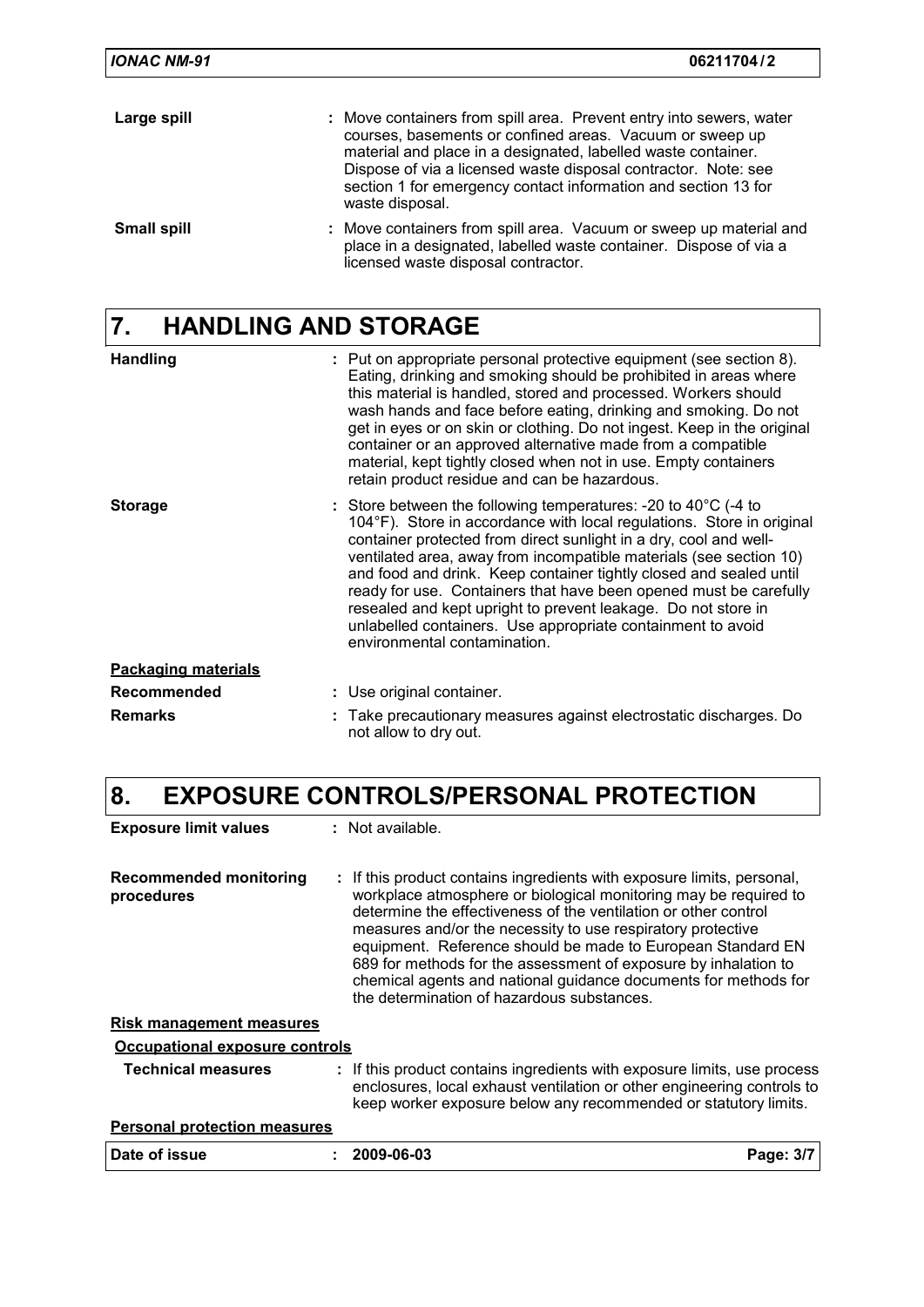| <b>Respiratory protection</b>          | : Use a properly fitted, air-purifying or air-fed respirator complying<br>with an approved standard if a risk assessment indicates this is<br>necessary. Respirator selection must be based on known or<br>anticipated exposure levels, the hazards of the product and the safe<br>working limits of the selected respirator.                                                                                                                          |  |
|----------------------------------------|--------------------------------------------------------------------------------------------------------------------------------------------------------------------------------------------------------------------------------------------------------------------------------------------------------------------------------------------------------------------------------------------------------------------------------------------------------|--|
| <b>Hand protection</b>                 | : Chemical-resistant, impervious gloves complying with an approved<br>standard should be worn at all times when handling chemical<br>products if a risk assessment indicates this is necessary. After<br>contamination with product change the gloves immediately and<br>dispose of them according to relevant national and local regulations<br><1 hours (breakthrough time): Polyvinyl chloride - PVC, Nitrile<br>rubber - NBR, Polychloroprene - CR |  |
| Eye protection                         | : Safety eyewear complying with an approved standard should be<br>used when a risk assessment indicates this is necessary to avoid<br>exposure to liquid splashes, mists, gases or dusts.<br>Recommended: Tightly fitting safety goggles.                                                                                                                                                                                                              |  |
| <b>Skin protection</b>                 | : Personal protective equipment for the body should be selected<br>based on the task being performed and the risks involved and<br>should be approved by a specialist before handling this product.<br>Recommended: Wear protective clothing.                                                                                                                                                                                                          |  |
| <b>Hygiene measures</b>                | : Wash hands, forearms and face thoroughly after handling chemical<br>products, before eating, smoking and using the lavatory and at the<br>end of the working period. Appropriate techniques should be used<br>to remove potentially contaminated clothing. Wash contaminated<br>clothing before reusing. Ensure that eyewash stations and safety<br>showers are close to the workstation location.                                                   |  |
| <b>Environmental exposure controls</b> |                                                                                                                                                                                                                                                                                                                                                                                                                                                        |  |
| <b>Technical measures</b>              | : Emissions from ventilation or work process equipment should be<br>checked to ensure they comply with the requirements of<br>environmental protection legislation. In some cases, fume<br>scrubbers, filters or engineering modifications to the process<br>equipment will be necessary to reduce emissions to acceptable                                                                                                                             |  |

#### **PHYSICAL AND CHEMICAL PROPERTIES 9.**

levels.

| <b>General information</b>                             |                                                    |
|--------------------------------------------------------|----------------------------------------------------|
| <b>Appearance</b>                                      |                                                    |
| <b>Physical state</b>                                  | : Solid. [beads]                                   |
| Colour                                                 | $:$ Brown, $/$ Black,                              |
| Odour                                                  | : Amine-like.                                      |
| Important health, safety and environmental information |                                                    |
| рH                                                     | : 6 to 9 [Conc. $% w/w$ ]: 10%]                    |
| <b>Density</b>                                         | : $\sqrt{2}$ 17 kg/L (20 °C)                       |
| <b>Bulk density</b>                                    | : $\sqrt{752}$ kg/m <sup>3</sup>                   |
| <b>Solubility</b>                                      | : Insoluble in the following materials: cold water |
|                                                        |                                                    |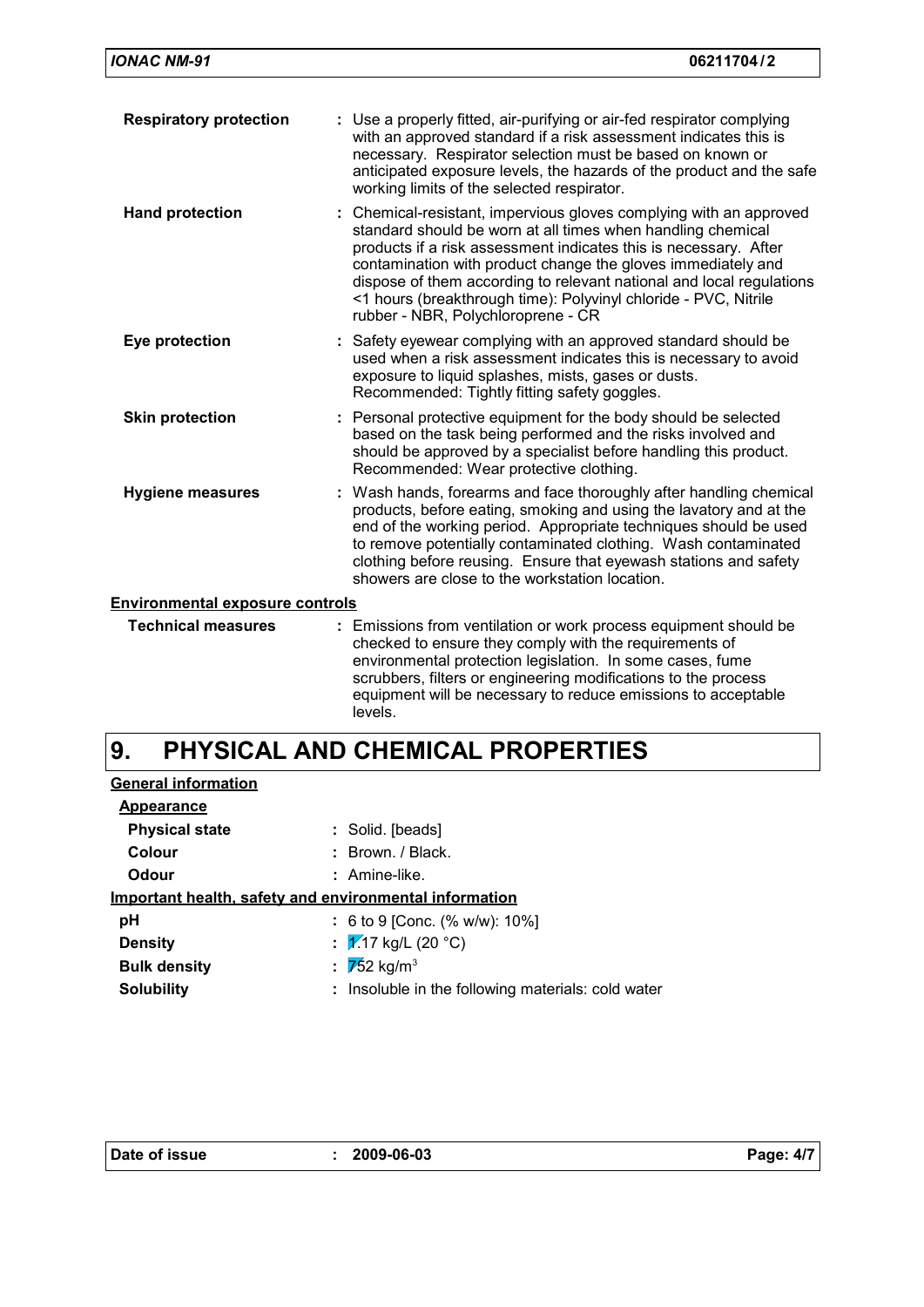### **10. STABILITY AND REACTIVITY**

| <b>Stability</b>                             | : The product is stable.                                                                                               |
|----------------------------------------------|------------------------------------------------------------------------------------------------------------------------|
| <b>Possibility of hazardous</b><br>reactions | : Under normal conditions of storage and use, hazardous reactions<br>will not occur.                                   |
| <b>Conditions to avoid</b>                   | : Contact with strong oxidising agents may cause hazardous<br>reactions. No hazardous reactions when used as directed. |
| <b>Hazardous decomposition</b><br>products   | : Under normal conditions of storage and use, hazardous<br>decomposition products should not be produced.              |

### **11. TOXICOLOGICAL INFORMATION**

| Eye contact<br><b>Acute toxicity</b>  |                   |                             |                | : Severely irritating to eyes. Risk of serious damage to eyes. |      |
|---------------------------------------|-------------------|-----------------------------|----------------|----------------------------------------------------------------|------|
| <b>Product/ingredient</b><br>name     | <b>Result</b>     | <b>Species</b>              | <b>Dose</b>    | <b>Exposure</b>                                                | Test |
| <b>IONAC NM-91</b>                    | *<br>LD50<br>Oral | Rat                         | >2000<br>mg/kg | -                                                              |      |
| *Test results on an analogous product |                   |                             |                |                                                                |      |
| <b>Irritation/Corrosion</b>           |                   |                             |                |                                                                |      |
| <b>Skin</b>                           |                   | : Non-irritating, Rabbit.*  |                |                                                                |      |
| <b>Eyes</b>                           |                   | : Severe irritant, Rabbit.* |                |                                                                |      |

| Over-exposure signs/symptoms |  |  |
|------------------------------|--|--|
|                              |  |  |

Adverse symptoms may include the following: **Eyes :** pain or irritation watering redness

### **12. ECOLOGICAL INFORMATION**

The product is insoluble in water. Therefore, ecological tests have not been conducted. **Remarks :**

### **13. DISPOSAL CONSIDERATIONS**

| <b>Methods of disposal</b> | : Examine possibilities for re-utilisation. Product residues and<br>uncleaned empty containers should be packaged, sealed, labelled,<br>and disposed of or recycled according to relevant national and local<br>regulations. Where large quantities are concerned, consult the<br>supplier. When uncleaned empty containers are passed on, the<br>recipient must be warned of any possible hazard that may be<br>caused by residues. For disposal within the EC, the appropriate<br>code according to the European Waste List (EWL) should be used.<br>It is among the tasks of the polluter to assign the waste to waste |           |
|----------------------------|---------------------------------------------------------------------------------------------------------------------------------------------------------------------------------------------------------------------------------------------------------------------------------------------------------------------------------------------------------------------------------------------------------------------------------------------------------------------------------------------------------------------------------------------------------------------------------------------------------------------------|-----------|
| Date of issue              | 2009-06-03                                                                                                                                                                                                                                                                                                                                                                                                                                                                                                                                                                                                                | Page: 5/7 |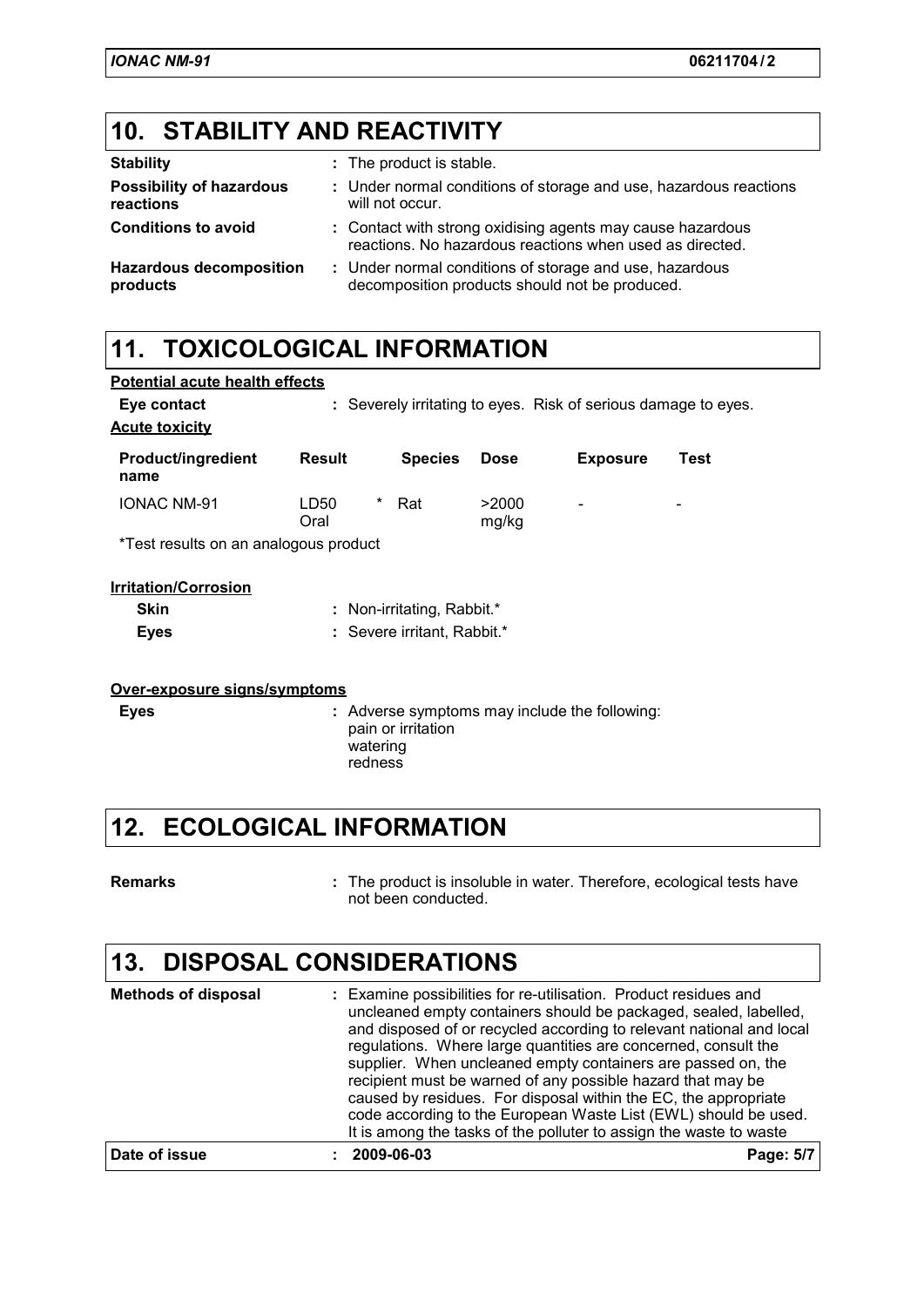codes specific to industrial sectors and processes according to the European Waste List (EWL).

**Hazardous waste :**

The classification of the product may meet the criteria for a hazardous waste.

### **14. TRANSPORT INFORMATION**

| <b>Regulation</b> | <b>UN</b><br>number          | Proper shipping name         | <b>Class</b> | PG                       | Label                        | <b>Additional</b><br>information |
|-------------------|------------------------------|------------------------------|--------------|--------------------------|------------------------------|----------------------------------|
| <b>ADR/RID</b>    | $\qquad \qquad \blacksquare$ | $\qquad \qquad \blacksquare$ |              | -                        | ۰                            | Not regulated.                   |
| <b>GGVSE</b>      | $\overline{\phantom{a}}$     | $\overline{\phantom{a}}$     |              | $\overline{\phantom{0}}$ | $\qquad \qquad \blacksquare$ | Not regulated.                   |
| <b>ADNR</b>       | $\qquad \qquad \blacksquare$ | $\overline{\phantom{a}}$     |              | -                        | $\qquad \qquad \blacksquare$ | Not regulated.                   |
| <b>IMDG</b>       | $\overline{\phantom{a}}$     | $\overline{\phantom{a}}$     |              | $\overline{\phantom{0}}$ | $\qquad \qquad \blacksquare$ | Not regulated.                   |
| <b>IATA</b>       | $\overline{\phantom{a}}$     | $\overline{\phantom{a}}$     | -            | $\overline{\phantom{0}}$ | ۰                            | Not regulated.                   |

**PG:** Packing group

Not dangerous cargo. Avoid temperatures below -20 °C. Keep separated from foodstuffs.

### **15. REGULATORY INFORMATION**

### **EU regulations**

**Classification and labeling have been determined according to EU Directives 67/548/EEC and 1999/45/EC (including amendments) and take into account the intended product use.**

Industrial applications.

**Hazard symbol or symbols :**



- **Risk phrases** : R41- Risk of serious damage to eyes.
- **Safety phrases** : S26- In case of contact with eyes, rinse immediately with plenty of water and seek medical advice. S39- Wear eye/face protection.